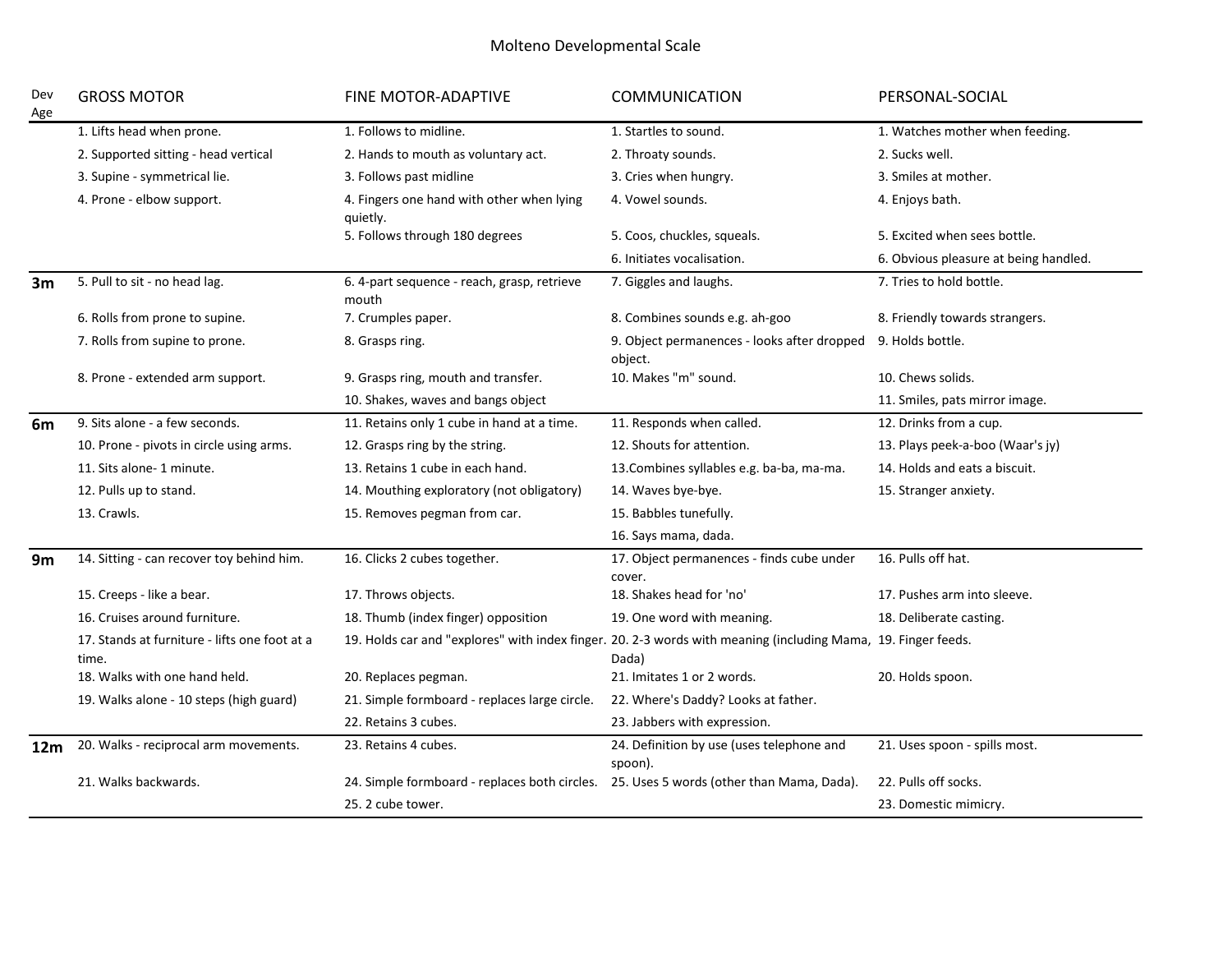## Molteno Developmental Scale

| Dev<br>Age      | <b>GROSS MOTOR</b>                                      | FINE MOTOR-ADAPTIVE                                                                         | <b>COMMUNICATION</b>                    | PERSONAL-SOCIAL                                               |  |
|-----------------|---------------------------------------------------------|---------------------------------------------------------------------------------------------|-----------------------------------------|---------------------------------------------------------------|--|
| 15 <sub>m</sub> | 22. Throws a ball.                                      | 26.3-4 cube tower                                                                           | 26. Points to 1 picture (names 8 cards) | 24. Uses spoon - spills very little.                          |  |
|                 | 23. Kicks a ball.                                       | 27. Complete simple formboard with reversal 27. Points to 1 body part.<br>(trial and error) |                                         | 25. Pulls up pants.                                           |  |
|                 |                                                         |                                                                                             | 28. 2-word utterances.                  | 26. Indicates wet/dirty nappy.                                |  |
| 18 <sub>m</sub> | Climbs on and off adult-sized chair without<br>help.    | 28. 3 piece formboard - 2 shapes in.                                                        | 29. Points to 3 body parts.             | 27. Handles cup well.                                         |  |
|                 | 25. Jumps off step - 2 feet together.                   | 29. Simple formboard with reversal.                                                         | 30. Names 6 familiar objects.           | 28. Sits on parents' knee and looks at books.                 |  |
|                 | 26. Stands on 1 (either) leg briefly.                   | 30. 3 piece formboard - replaces shapes.                                                    | 31. Points to 5 body parts.             | 29. Clean and dry by day.                                     |  |
|                 |                                                         | 31.6 cube tower and train.                                                                  | 32. Uses pronouns - I, you, me.         | 30. Jealous of other children.                                |  |
|                 |                                                         |                                                                                             | 33. Combines 3 words.                   |                                                               |  |
| 2 yrs           | 27. Pedals tricycle.                                    | 32. 3-piece formboard with reversal (trial and 34. Names 5 picture cards.<br>error)         |                                         | 31. Parallel play.                                            |  |
|                 |                                                         | 33. Train with chimney.                                                                     |                                         | 32. Washes and dries hands.                                   |  |
|                 | 28. Up stairs 1 foot per step, down 2 feet per<br>step. | 34. 3 piece formboard with reversal (no trial<br>and erro)                                  | 35. Names 10 picture cards              | 33. Dresses - needs help with buttons.                        |  |
|                 |                                                         | 35. Copies 0.                                                                               | 36. Digit repetition (3).               | 34. Dry at night.                                             |  |
|                 |                                                         | 36. 9 cube tower and bridge.                                                                |                                         |                                                               |  |
|                 | 3 yrs. 29. Hops on 1 (either) foot - 2-5 times.         | 37. Coloured formboard 3 out of 5.                                                          | 37. Names 12 picture cards.             | 35. Manages buttons.                                          |  |
|                 | 30. Stands on 1 leg 10 seconds.                         | 38. Copies +.                                                                               | 38. Knows name, age, sex.               | 36. Dresses without supervision.                              |  |
|                 |                                                         | 39. Coloured formboard 5 out of 5.                                                          | 39. Sentence repetition.                | 37. Likes to dress up.                                        |  |
|                 |                                                         | 40. Gate.                                                                                   |                                         | 38. Play - group of 2-3.                                      |  |
| 4 yrs           | 31. Hops on 1 leg - 20 times.                           | 41. Copies square.                                                                          | 40. Comprehends cold, tired, hungry.    | 39. Play group of 4-5.                                        |  |
|                 | 32. Catches ball 2/3.                                   | 42. Makes steps (6 cubes)                                                                   | 41. 3 opposites, lady, big, hot.        |                                                               |  |
|                 | 33. Hops on each foot - 20 times.                       | 43. Copies triangle.                                                                        | 42. Knows address, birthday.            |                                                               |  |
|                 |                                                         |                                                                                             | 43 Word definition (5).                 |                                                               |  |
| 5 yrs           | 34. Walks along striaght line - 10 paces.               | 44. Copies diamond.                                                                         | 44. Compositions - door, shoe, spoon.   | 40. Co-operative play - leadership and division<br>of labour. |  |
|                 | 35. Sits up without help of hands.                      | 45. Makes steps (10 cubes).                                                                 |                                         |                                                               |  |
|                 | 36. Walks backwards along straight line (10<br>paces).  | 46. Copies square with x in it.                                                             |                                         |                                                               |  |